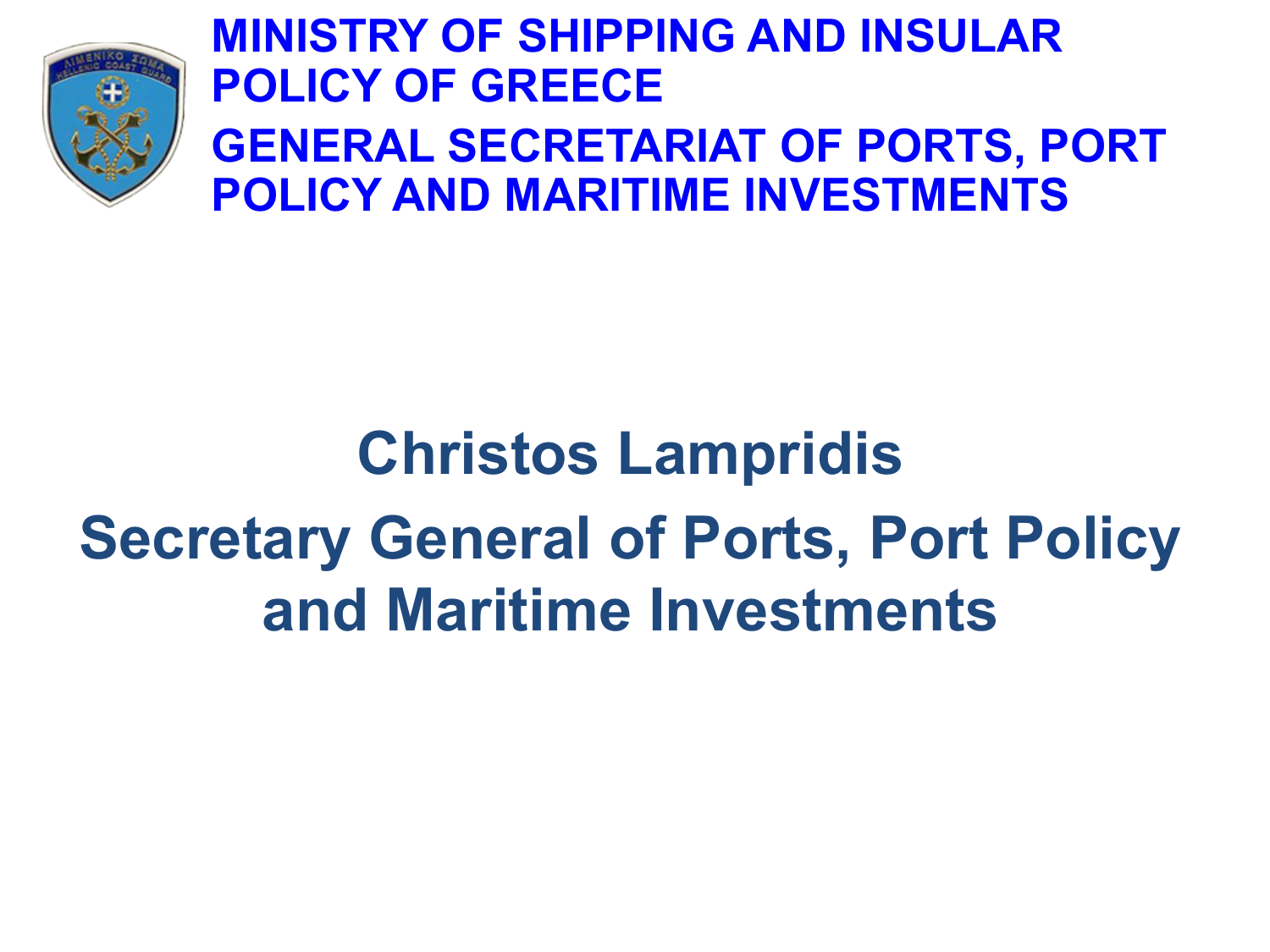#### **Shipbuilding: strong pillar for growth for Greek and European economy**

- Main challenges and opportunities: -Continuous increase in ship sizes requiring larger infrastructure for their construction and repair.
	- -New requirements for the operation of ships in a friendly environmentally way resulting in the construction of new engines or ship conversions.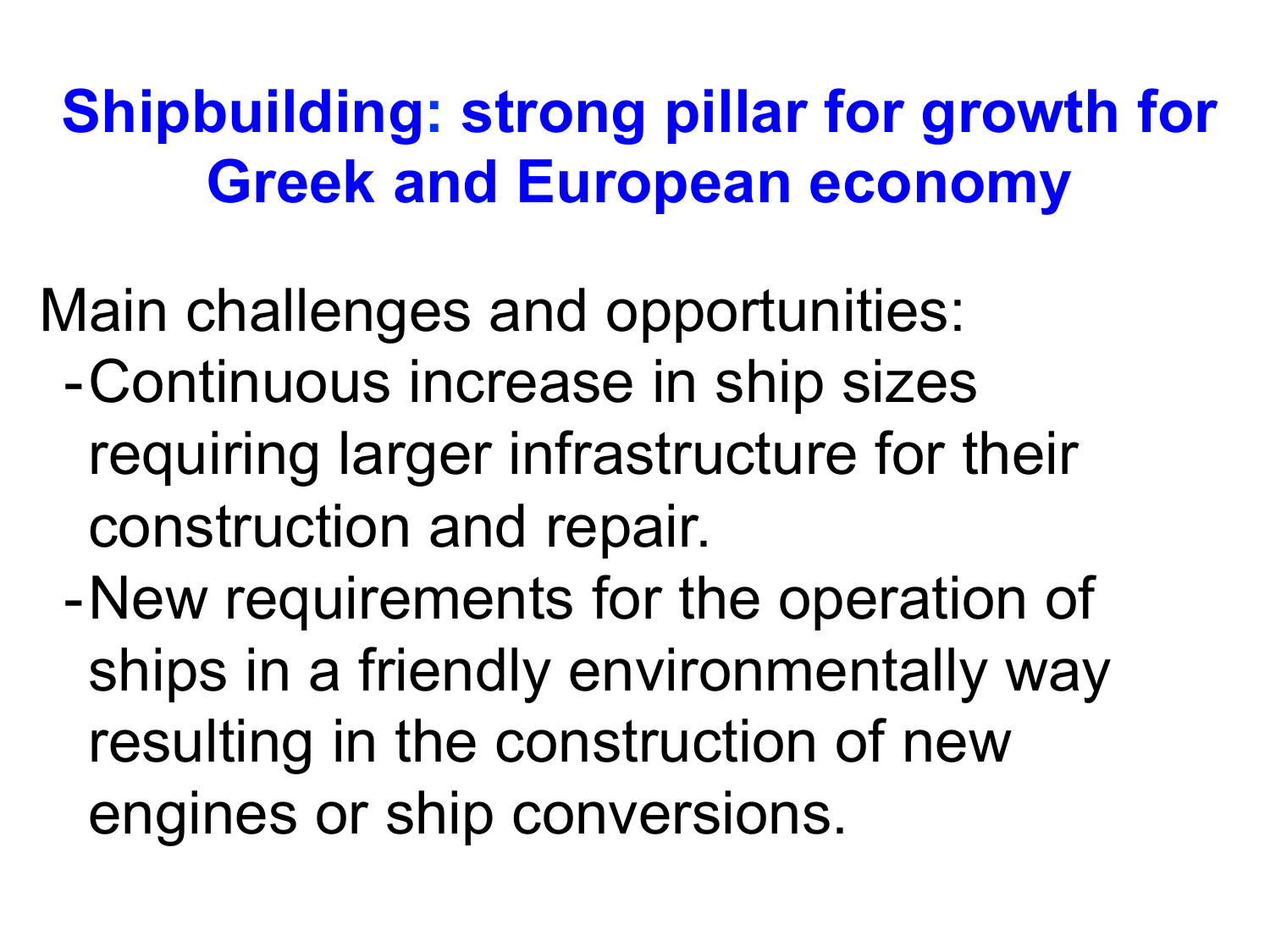### **Shipbuilding: strong pillar for growth for Greek and European economy**

Main challenges and opportunities:

- Introduction of LNG imposing new constructions and conversions.
- New requirements for the construction of new large cruise (passenger) ships
- Need for specialization and know-how
- Changes in the transport flows
- Fluctuations of the freight market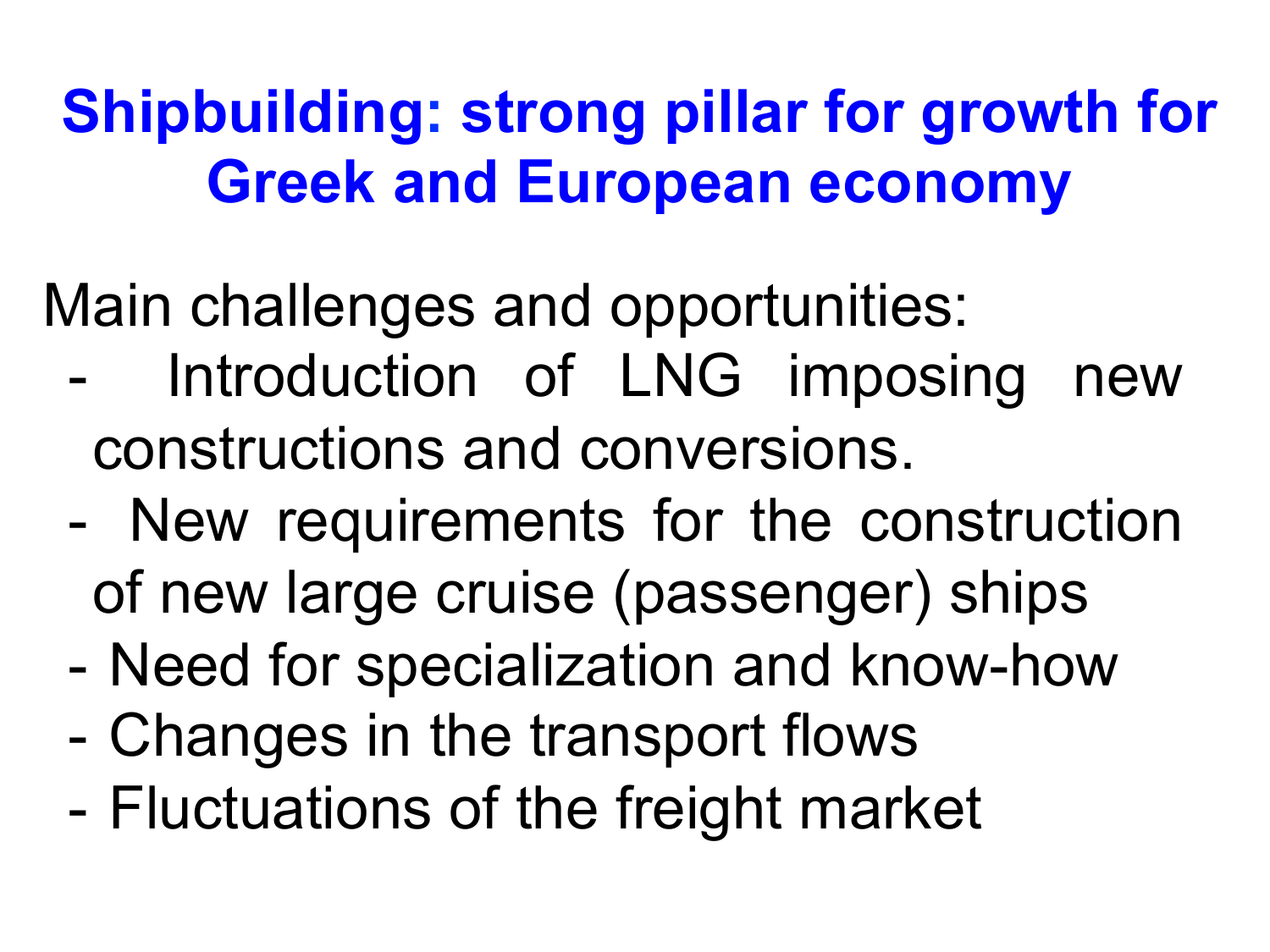# **Shipbuilding and repair in Greece**

- It had been for many decades one the most powerful pillars of the Greek economy due to:
	- Long tradition
	- Specialization of Greek employees and workers
	- Favorable weather conditions
	- Powerful Greek-interest fleet
	- Strategic geopolitical position of Greece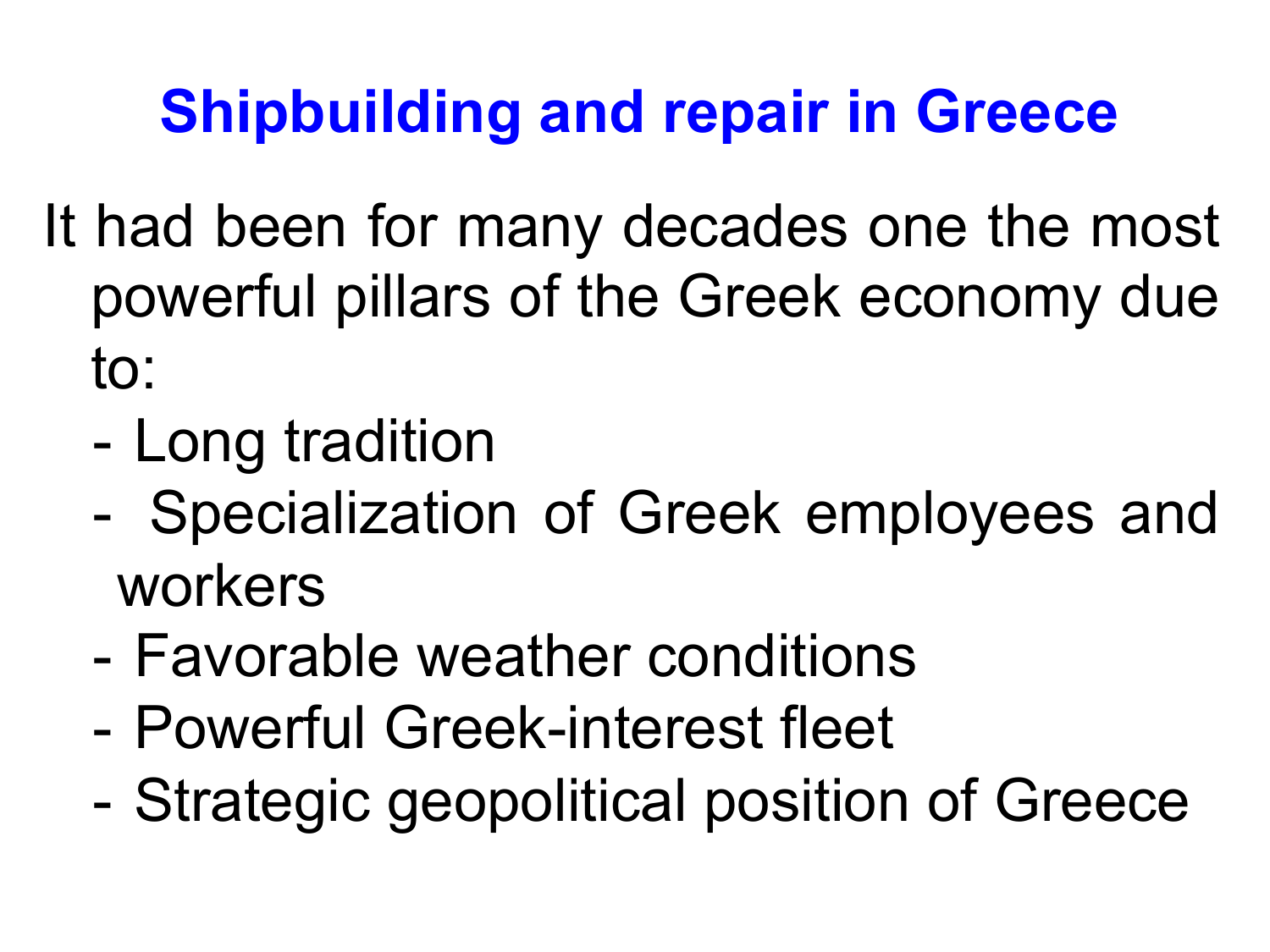# **Shipbuilding and repair in Greece Current situation**

Greek shipyards in crisis because of:

- Unsuccessful privatizations of shipyards
- Lack of funding for new infrastructure
- Financial crisis
- Geopolitical developments at world level
- State-aid issue in the Hellenic Shipyards of Skaramanga (open only for military activities, no commercial works are allowed)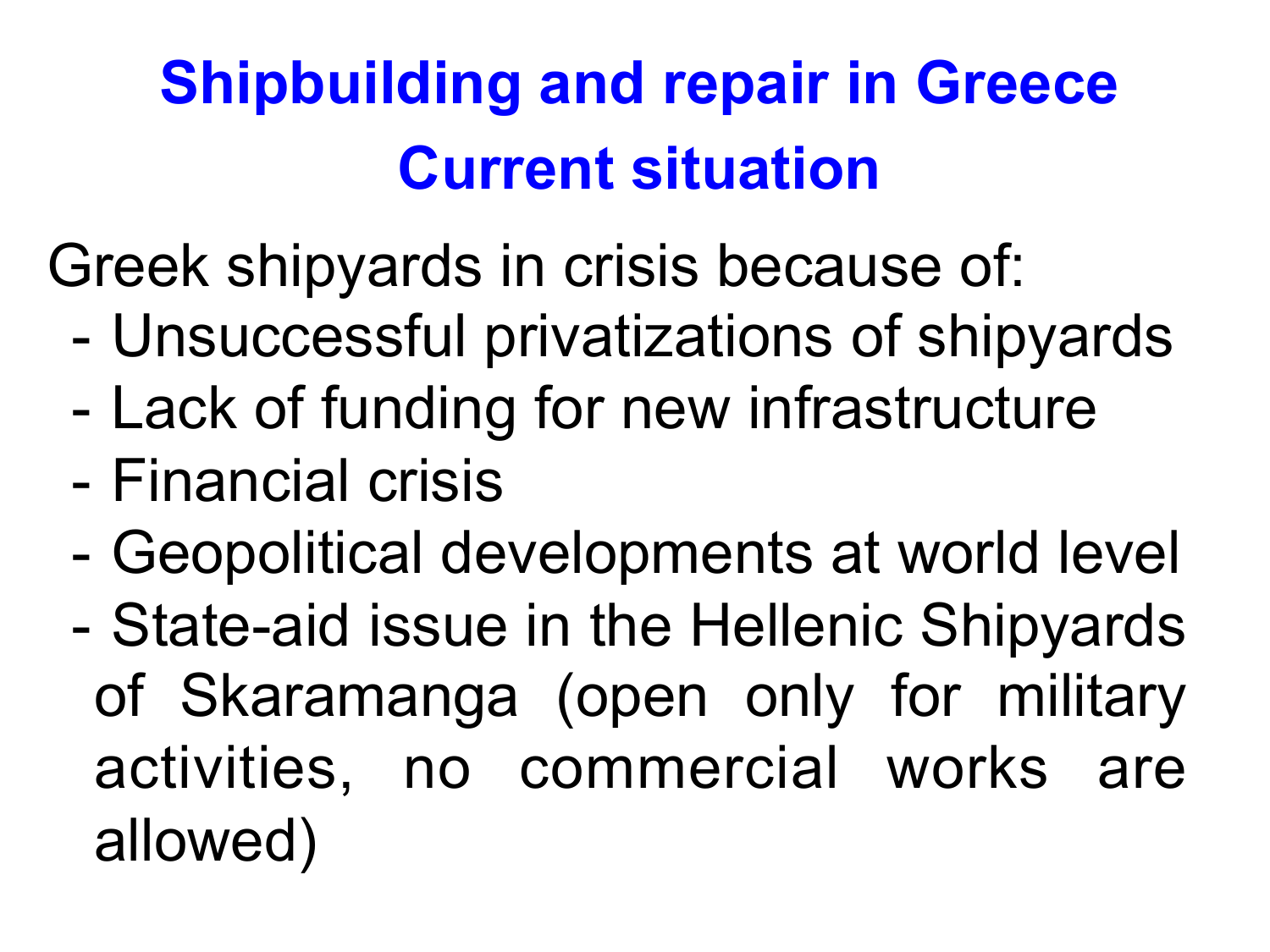# **Actions by Greek state for development of shipbuilding and repair in Greece (1/2)**

- Discussions / negotiations at EU level for a commonly accepted solution to the issue of state aid for Skaramanga shipyard
	- Studies under consideration for redesigning of current administrative structure of Greek shipyards.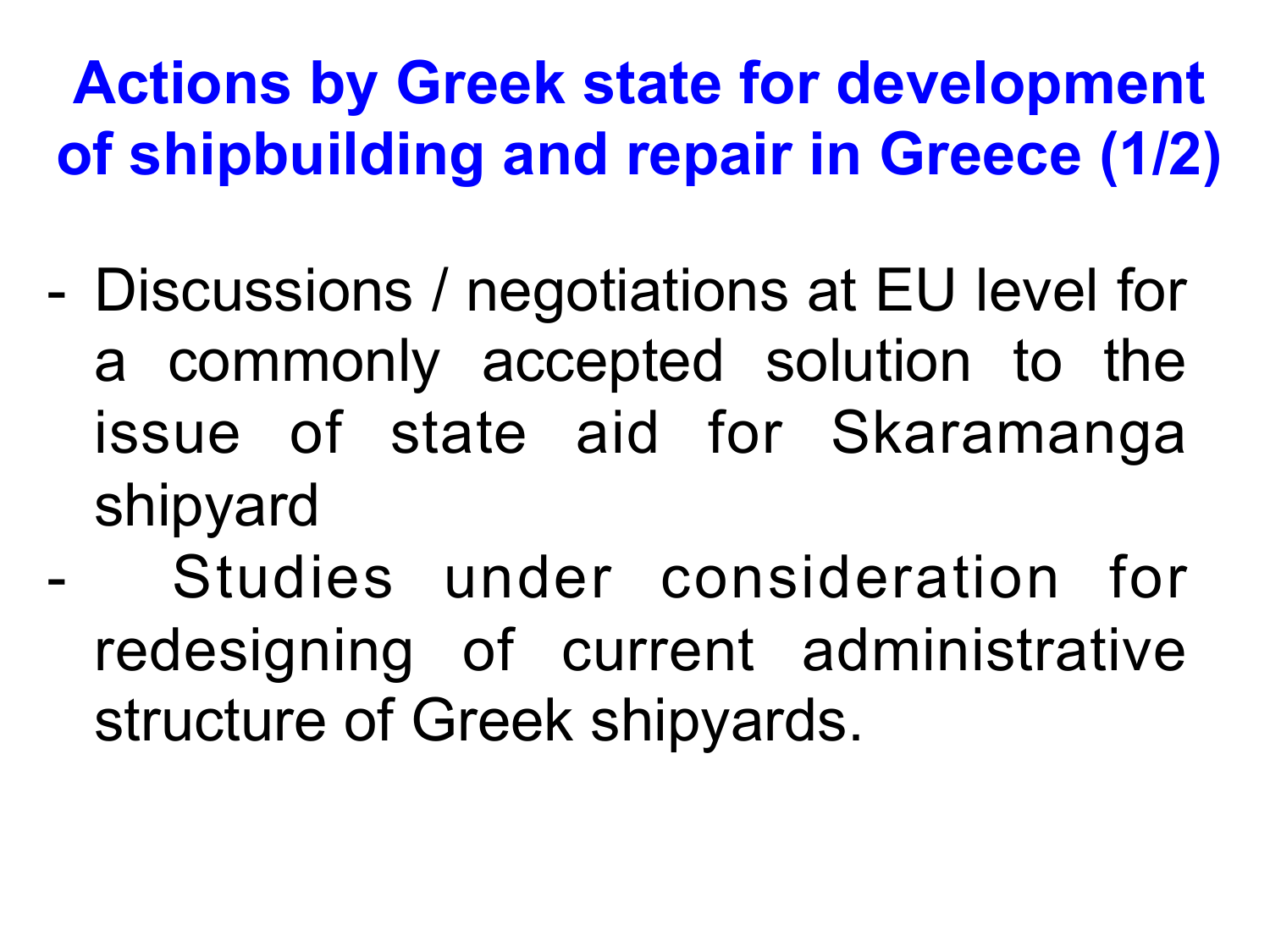# **Actions by Greek state for development of shipbuilding and repair in Greece (2/2)**

- Modernization of existing legislative framework concerning the construction, repair and maintenance of ships Efforts for the establishment of new educational institutions for specializing workers in the shipbuilding sector.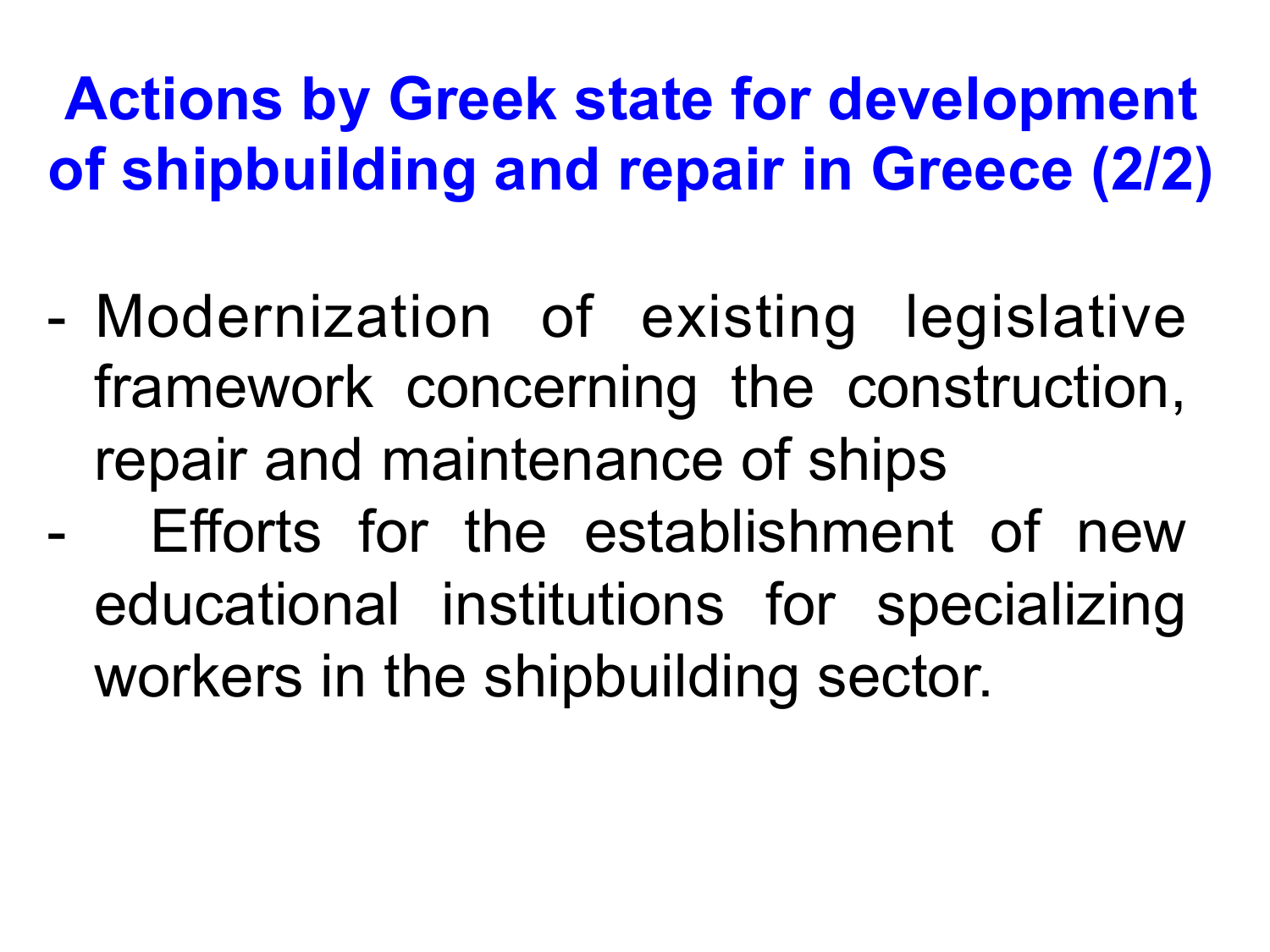### **New challenges for shipbuilding in wider Piraeus area (1/2)**

Concession agreement of Piraeus port to COSCO will mean:

- 50-million-euro investments for shipbuilding facilities in the next 5 years by the new Piraeus port operator
- Improvement of existing facilities and creation of new ones
- Two new drydocks (80,000 and 300,000 tonnes) servicing Post-Panamax or even larger ships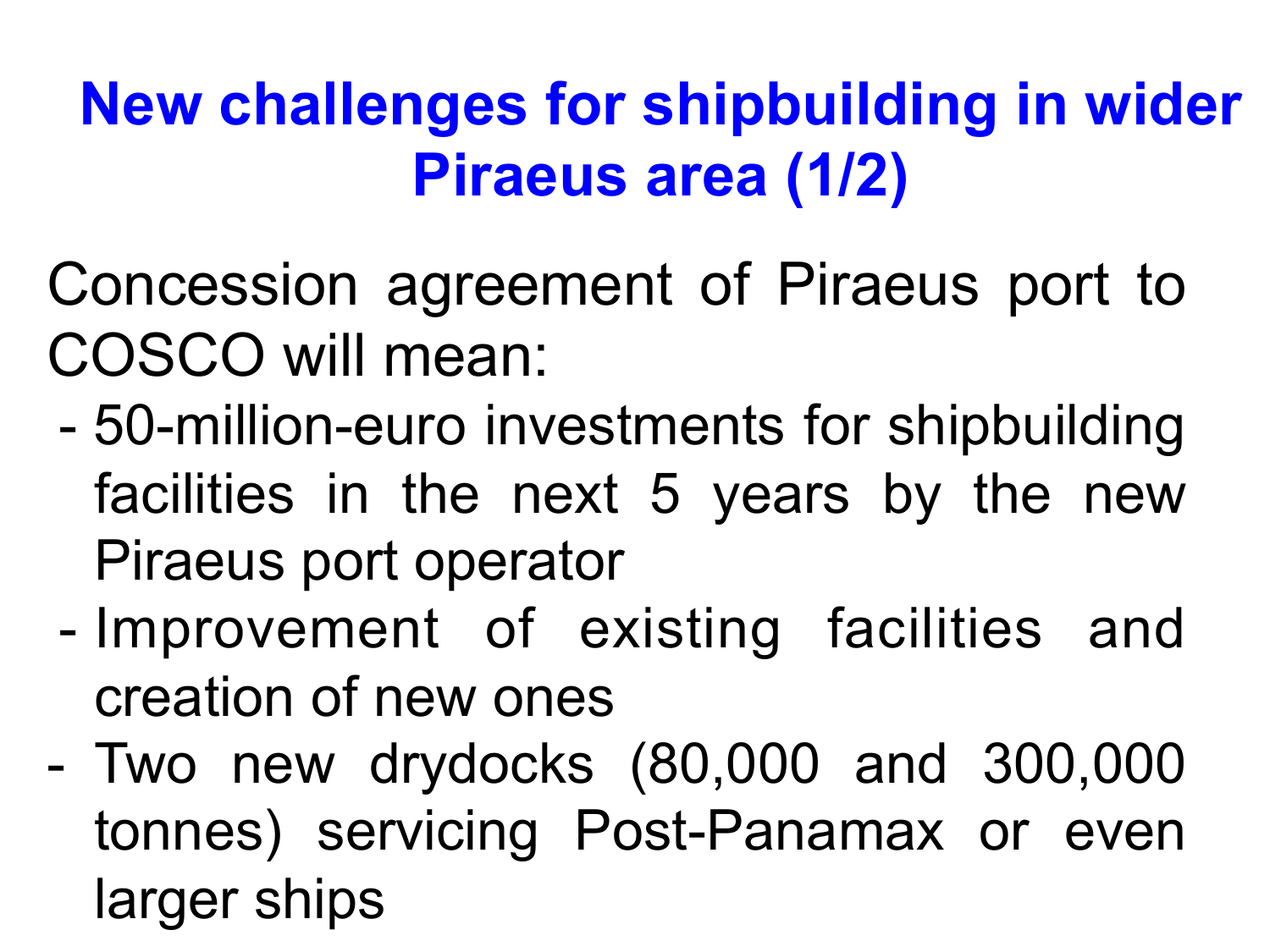## **Challenges for the development of Greek maritime sector and shipbuilding / repair**

- Supply by Greek manufacturers of the required maritime equipment to existing vessels or ships built abroad.
- Ship supplies and supplies of similar ship consumable materials and equipment (stores) to non-Greek interest ships.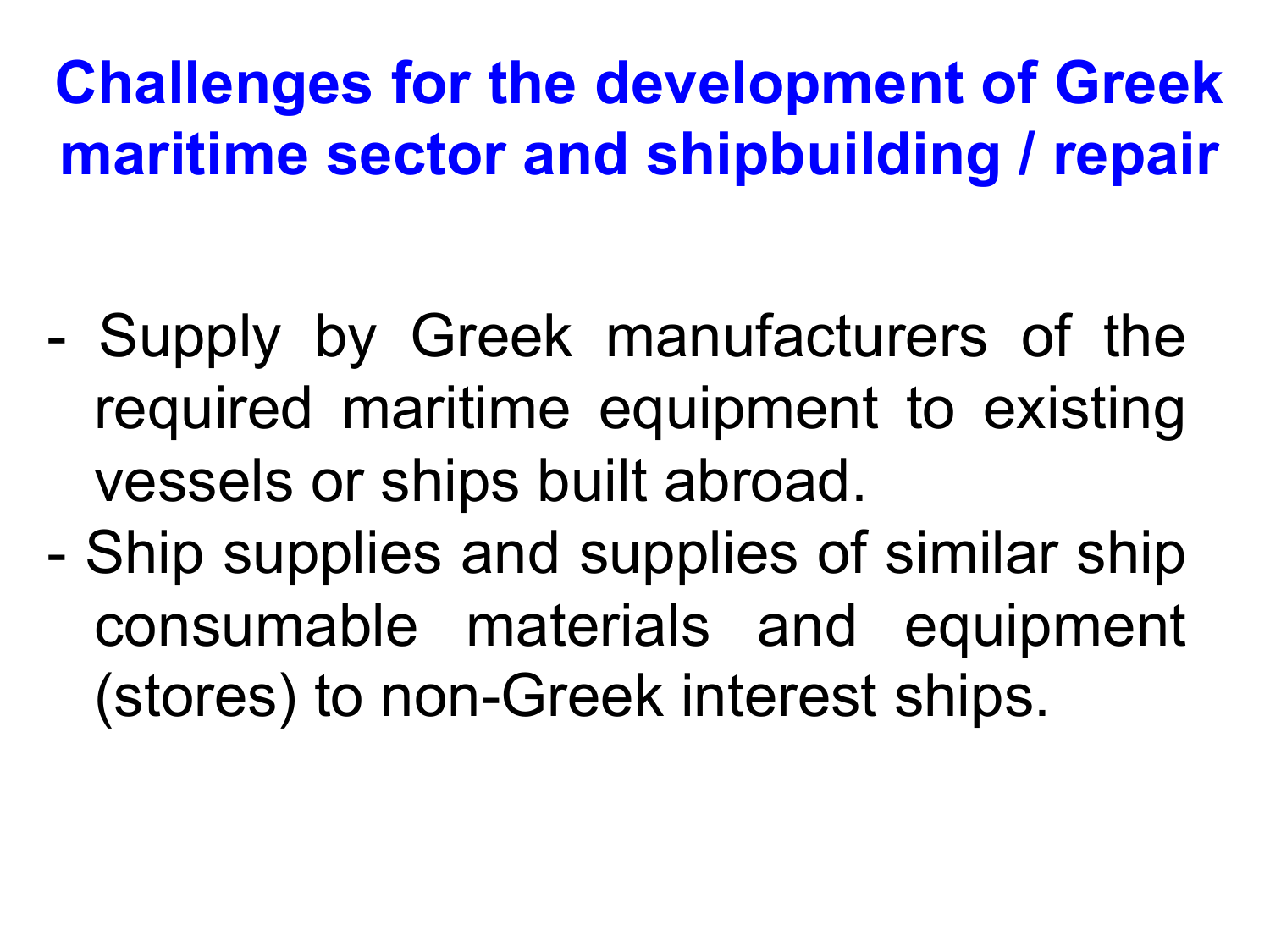### **Challenges for the development of Greek maritime sector and shipbuilding / repair**

- Conversion and repair services in Greek shipyards for green shipping technologies (promotion of alternative fuels, reduction in exhaust emissions and pollutants, application of water ballast treatment systems).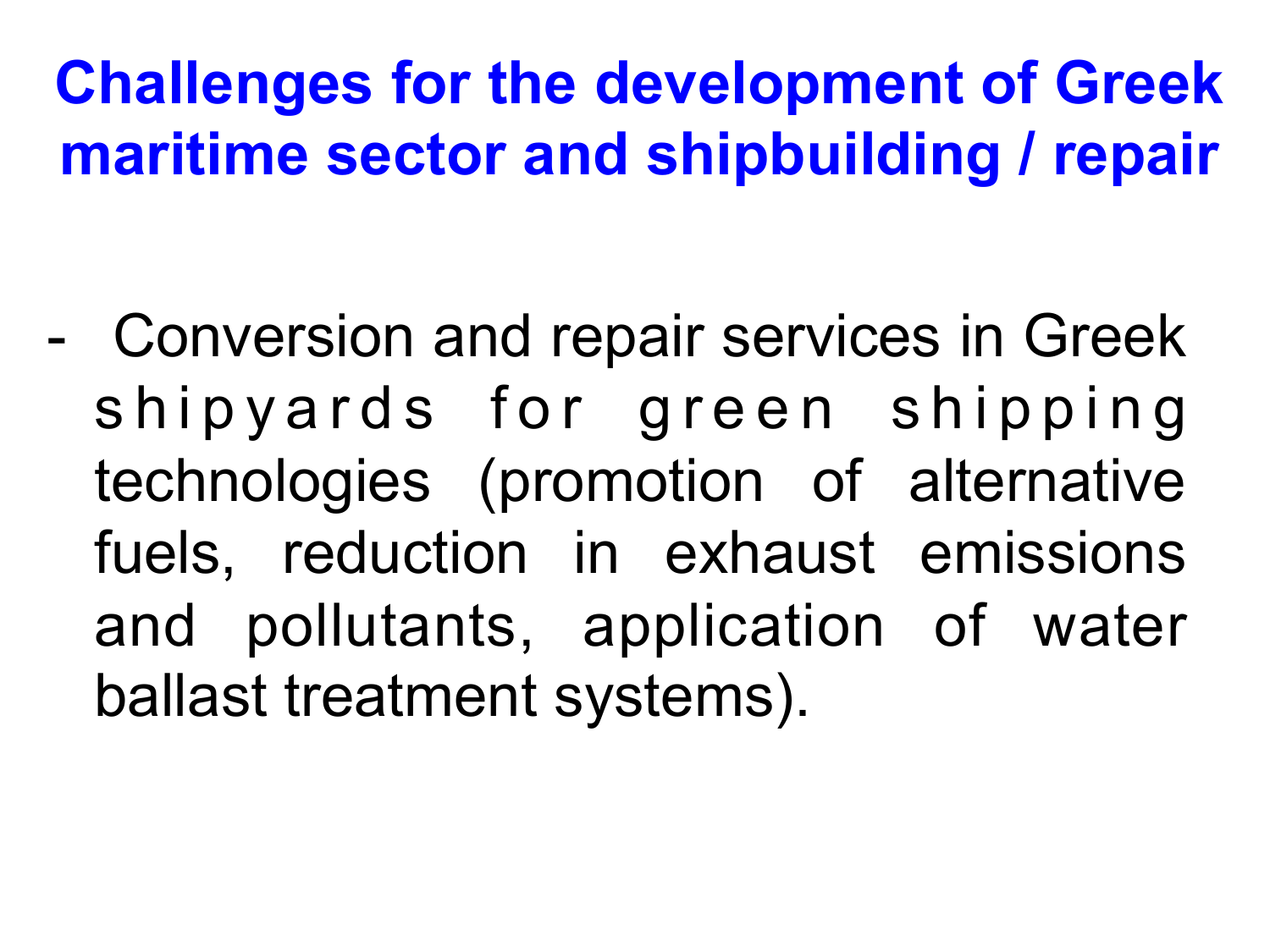# **Challenges for the development of Greek maritime sector and shipbuilding / repair**

- Construction and conversion services for mega yachts in shipbuilding facilities in Greece
- Foreign investments and collaboration in the field of shipping and ship technology.